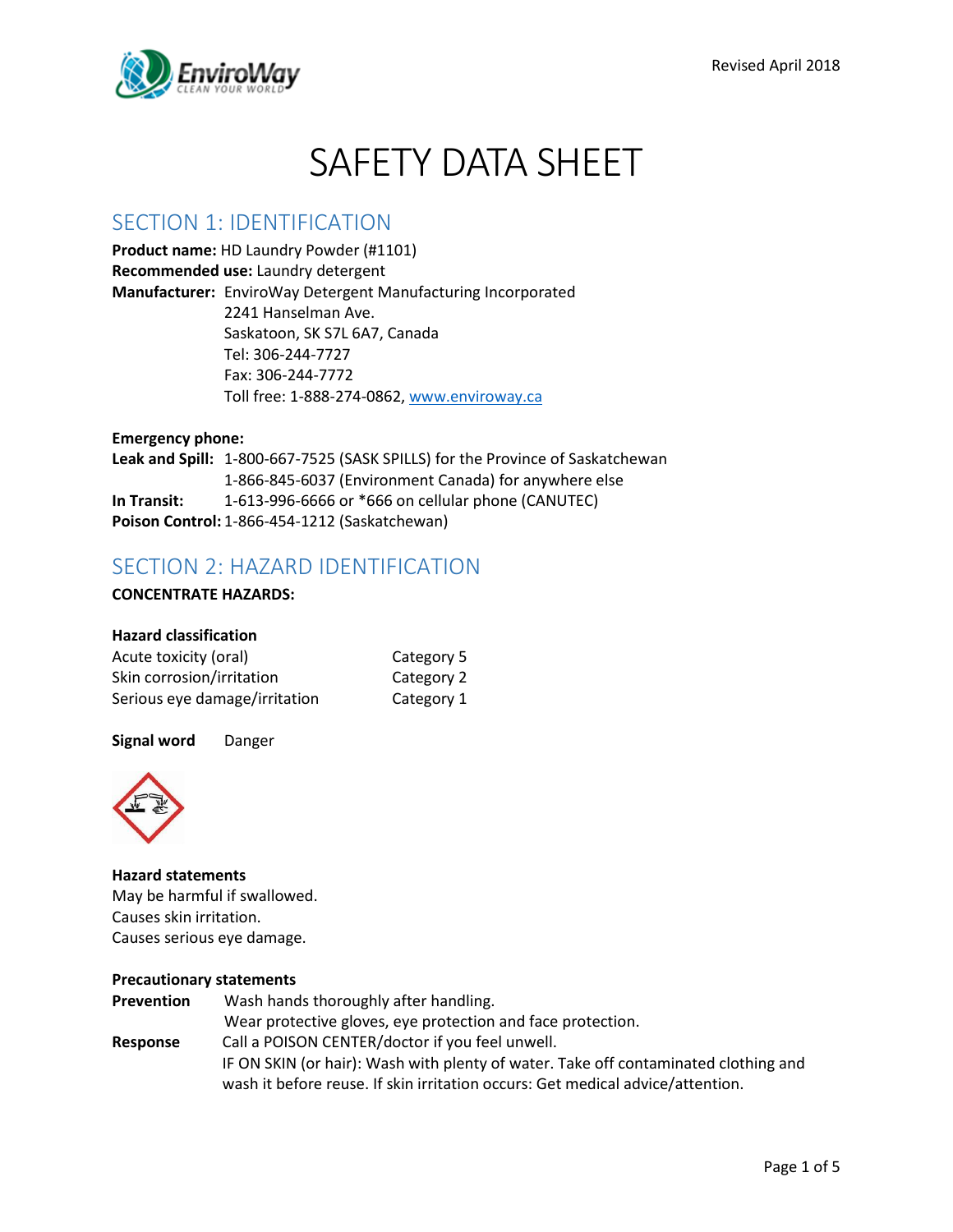

IF IN EYES: Rinse cautiously with water for several minutes. Remove contact lenses, if present and easy to do so. Continue rinsing. Immediately call a POISON CENTER/doctor.

### SECTION 3: COMPOSITION

The following ingredients have hazardous properties:

| Ingredient                   | CAS#       | % by weight |
|------------------------------|------------|-------------|
| Sodium carbonate             | 497-19-8   | 40-50       |
| Alcohols, C12-16, ethoxylate | 68551-12-2 | $5-10$      |
| Disodium metasilicate        | 6834-92-0  | $<$ 5       |
| Sodium percarbonate          | 15630-89-4 | $5-10$      |
| Benzenesulfonic acid         | 68081-81-2 | $1 - 5$     |

Ingredients not shown are either not hazardous or present below cut-off values. Ranges shown are due to batch-to-batch variation.

### SECTION 4: FIRST AID MEASURES

**IF SWALLOWED:** Rinse mouth with water. Call a POISON CENTER/doctor if you feel unwell.

**IF ON SKIN (or hair):** Wash with plenty of water. Take off contaminated clothing and wash before reuse. If irritation persists, seek medical attention.

**IF IN EYES:** Rinse cautiously with water for several minutes. Remove contact lenses, if present and easy to do so. Continue rinsing. Immediately call a POISON CENTRE/doctor.

**IF INHALED:** If symptoms appear, remove victim to fresh air and keep comfortable. Seek medical attention.

# SECTION 5: FIRE FIGHTING MEASURES

#### **Flammable:** No

**Means of Extinction:** Use water spray, dry chemical, carbon dioxide or foam. Do not use a direct water stream. Alcohol resistant foams should be preferred for large scale fires, if available. **Special Fire Fighting Procedures:** Use water spray to keep containers cool. Fire fighters should wear selfcontained breathing apparatus and full protective clothing.

### SECTION 6: ACCIDENTAL RELEASE MEASURES

**Leak and Spill Procedures:** Clean up with broom or vacuum. Try to avoid formation of dust. Use a water rinse for final cleanup.

# SECTION 7: HANDLING AND STORAGE

**Handling Procedures and Equipment:** Wear protective gloves, protective clothing, eye protection, and face protection. Wash thoroughly after handling.

**Storage Requirements:** Store in a dry, well-ventilated area. Store away from direct sunlight and heat. Store in original container away from incompatible materials. Store locked up.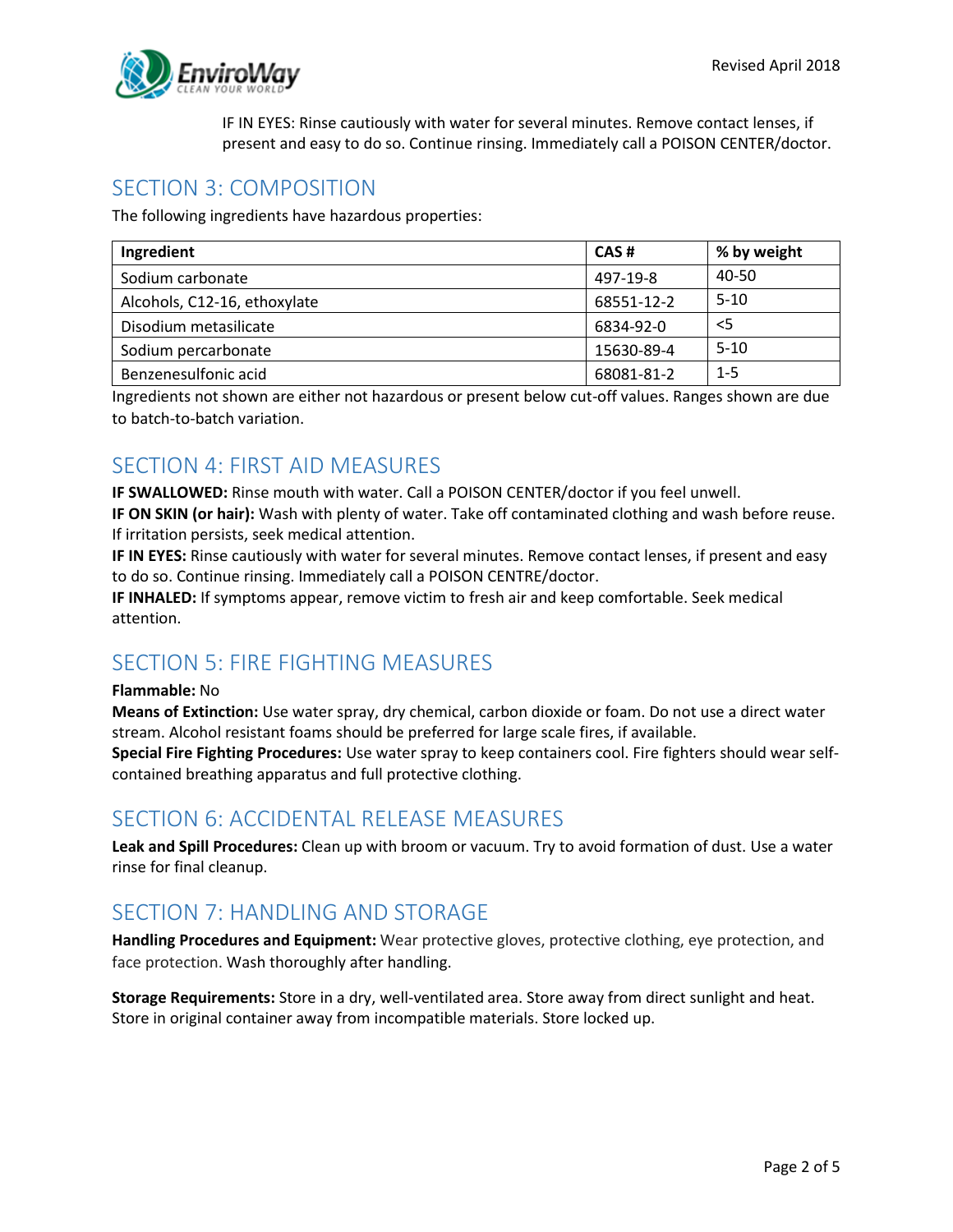

# SECTION 8: PERSONAL PROTECTION

| Ingredient                   | Exposure limit -<br><b>ACGIH</b> | <b>Exposure limit</b><br>$-$ OSHA | <b>Exposure limit</b><br>$-$ IDLH |
|------------------------------|----------------------------------|-----------------------------------|-----------------------------------|
| Sodium carbonate             | Not available                    | Not available                     | Not available                     |
| Alcohols, C12-16, ethoxylate | Not available                    | Not available                     | Not available                     |
| Disodium metasilicate        | Not available                    | Not available                     | Not available                     |
| Sodium percarbonate          | Not available                    | Not available                     | Not available                     |
| Benzenesulfonic acid         | Not available                    | Not available                     | Not available                     |

**Gloves:** Wear protective gloves.

**Eye:** Use chemical safety glasses. Contact lenses should not be worn. **Clothing:** Wear protective clothing. **Other:** An eyewash station and shower should be kept available nearby.

# SECTION 9: PHYSICAL AND CHEMICAL PROPERTIES

**Appearance:** White powder **Odour:** Lemon **Odour Threshold (ppm):** Information not available **pH:** 11.4 (10% aqueous solution) **Freezing Point:** Information not available **Initial Boiling Point/Range:** Information not available **Flash point:** Information not available **Evaporation Rate:** Information not available **Flammability:** Not flammable **Upper/lower flammability/explosive limit:** Information not available **Vapour Pressure (mmHg):** Information not available **Vapour Density (air = 1):** Information not available **Relative density:** Information not available **Solubility in Water:** Soluble **Partition coefficient:** Information not available **Auto-ignition temperature:** Information not available **Decomposition temperature:** Information not available **Viscosity:** Information not available

### SECTION 10: STABILITY AND REACTIVITY

**Chemical Stability:** Stable **Hazardous Polymerization:** Will not occur. **Materials to Avoid:** Acidic material and strong oxidizers. **Hazardous Decomposition Products:** May liberate carbon oxides.

# SECTION 11: TOXICOLOGICAL INFORMATION

| Ingredient       | LD50 oral     | LD50 dermal | <b>LC50 inhalation</b> |
|------------------|---------------|-------------|------------------------|
|                  | (mg/kg) (rat) | (mg/kg)     | (mg/L)                 |
| Sodium carbonate | 2800          | >2000       | -1<br>. . <u>.</u>     |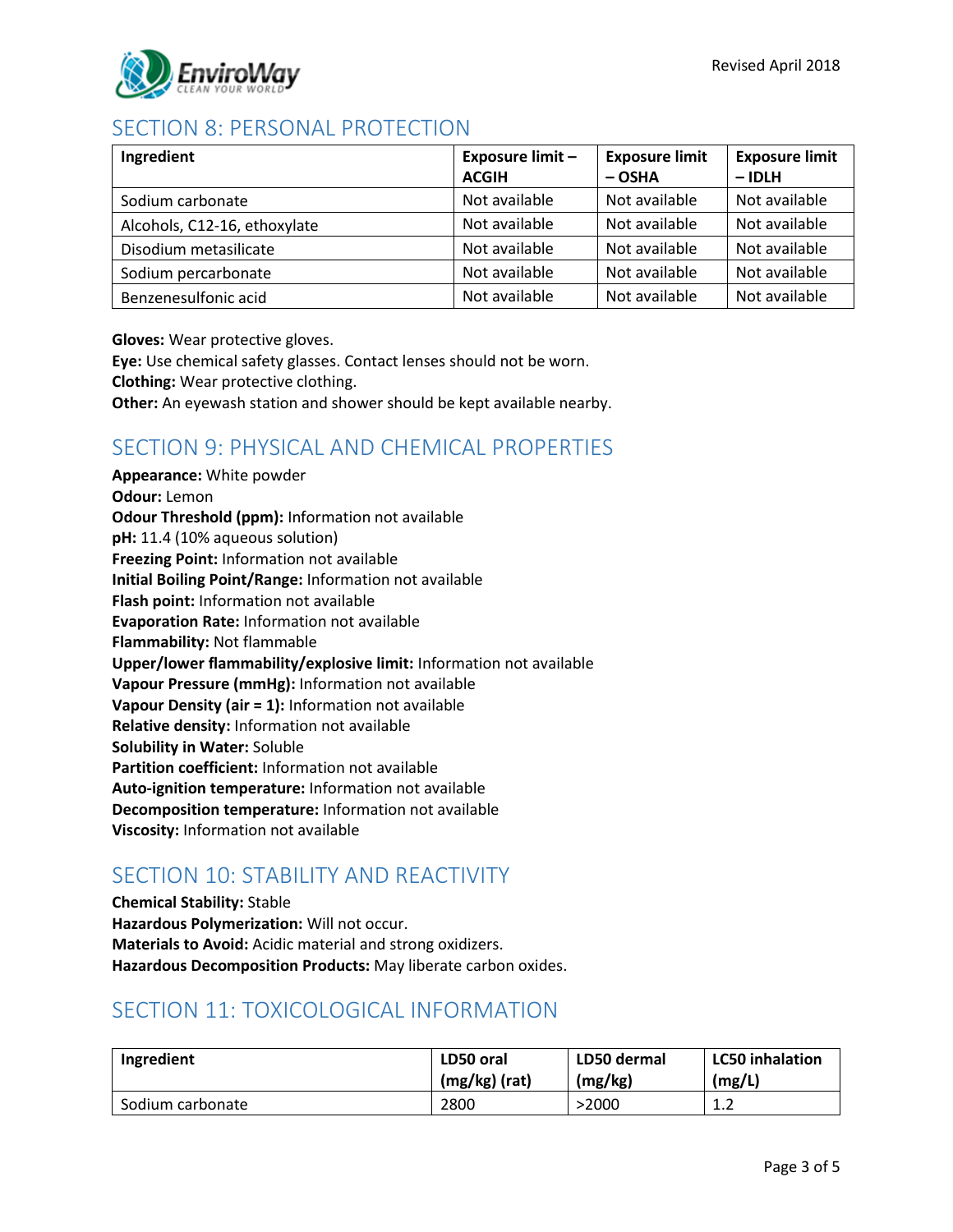

| Alcohols, C12-16, ethoxylate | >1700 | Not available | Not available |
|------------------------------|-------|---------------|---------------|
| Disodium metasilicate        | 1280  | Not available | Not available |
| Sodium percarbonate          | 2000  | >2000         | Not available |
| Benzenesulfonic acid         | 1080  | >2000         | Not available |

#### **EFFECTS OF ACUTE EXPOSURE:**

**Ingestion:** May cause nausea, vomiting, and gastrointestinal irritation and diarrhoea. May be harmful if swallowed.

**Skin Contact:** Causes skin irritation.

**Eye Contact:** Causes serious eye damage.

**Germ cell mutagenicity:** Not applicable **Carcinogenicity:** Not applicable **Reproductive toxicity:** Not applicable **STOT single exposure:** Not applicable **STOT repeated exposure:** Not applicable **Aspiration hazard:** Not applicable

**Routes of exposure:** Ingestion, inhalation, skin/eye exposure

**EFFECTS OF CHRONIC EXPOSURE: Skin Contact:** Not known. **Eye Contact:** Not known. **Ingestion:** Not known

**Numerical measures of toxicity: Oral**: LD50 2,611mg/kg **Dermal**: LD50 197,472mg/kg **Inhalation**: LC50 565mg/L

### SECTION 12: ECOLOGICAL INFORMATION

#### **Ecotoxicity:**

| Ingredient                   | Fish                  | <b>Crustaceans</b>          | Algae                    |
|------------------------------|-----------------------|-----------------------------|--------------------------|
|                              | $LC_{50}$ (96h):      | EC <sub>50</sub> (48h):200- |                          |
|                              | 300mg/L (Bluegill     | 227mg/L                     | Not available            |
| Sodium carbonate             | sunfish)              | (Ceriodaphnia)              |                          |
|                              |                       | $EC_{50}$ (48hr): 1.2-      |                          |
|                              | $LC_{50}$ (96h): 2.6- | 2.7mg/L (Daphnia            |                          |
| Alcohols, C12-16, ethoxylate | 2.9mg/L               | magna)                      | $EC_{50}$ : 0.64-1.3mg/L |
|                              |                       |                             | $EC_{50}$ (72h):         |
|                              | $LC_{50}$ (96h):      | $EC_{50}$ (48h):            | 207mg/L                  |
|                              | 210mg/L (Danio        | 1700mg/L                    | (Desmodesmus             |
| Disodium metasilicate        | rerio)                | (Daphnia magna)             | subspicatus)             |